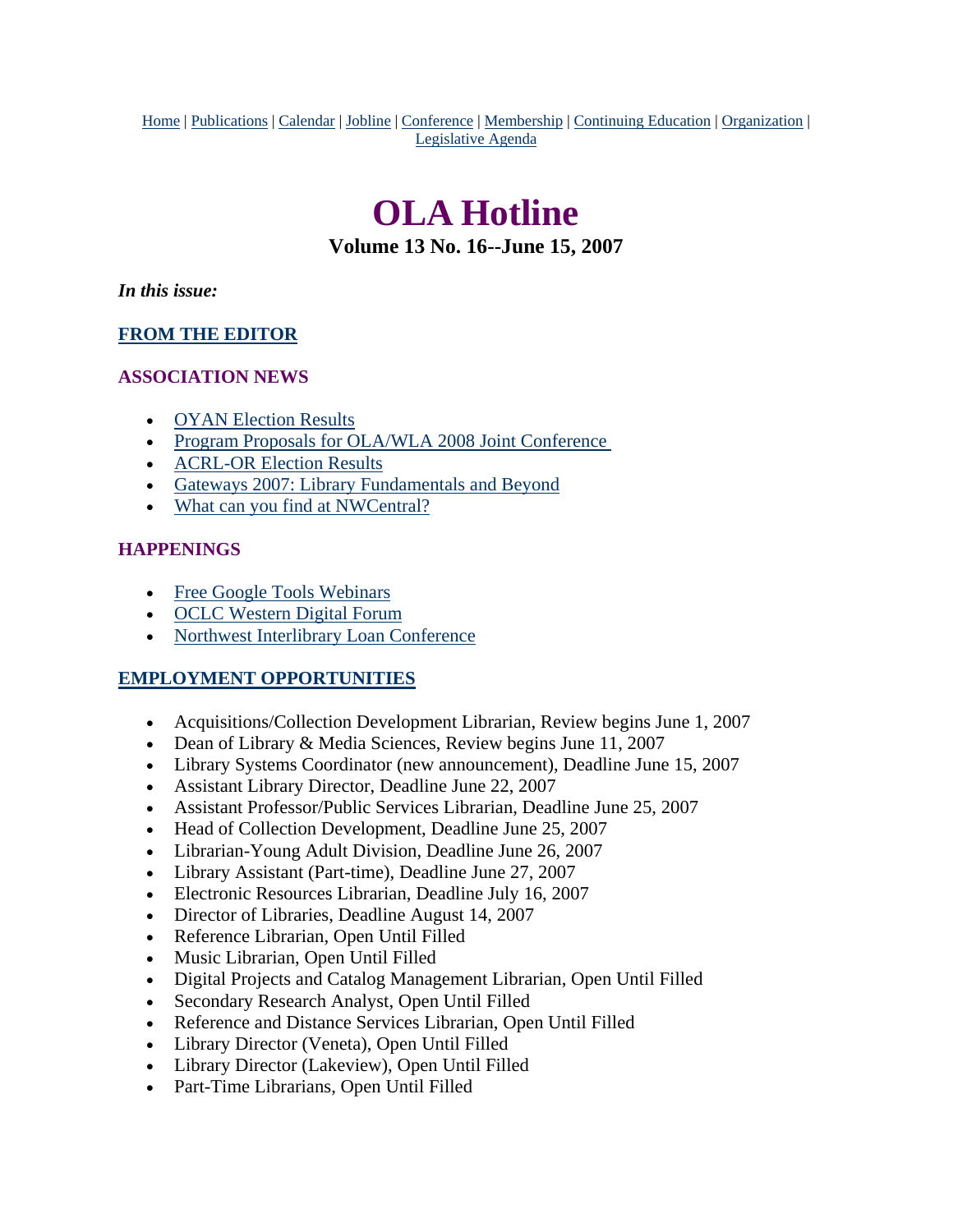<span id="page-1-0"></span>• Bibliographic and Technical Services Business Analyst, Open Until Filled

# **CALENDAR**

# **From the Editor**

Want to share what's happening at your library? Is someone retiring or is someone new coming on board? Send it in to OLA Hotline, a newsletter for, by and about OLA and its members. Just email it to ola@olaweb.org - we hope to hear from you soon! *[Stephanie Miller](mailto:ola@olaweb.org), Hotline Editor*

[back to top](#page-0-0)

# **Association News**

#### **OYAN Election Results**

The Oregon Young Adult Network is happy to announce that Kristin Starnes of the Corvallis Benton County Public Library has been elected the Vice Chair/Incoming Chair of OYAN for 2007-2008. As a member of the Youth Services staff at CBCPL, Kristin is involved with teen collection development, teen programming, and has also developed a variety of websites that serve youth and teens. OYAN looks forward to the next two years of ideas and leadership from Kristin.

There are also several OYAN Executive Board members who have been elected for a second year of service in their current positions: Susan Smallsreed, Secretary; K'lynn Han, Newsletter Editor; and Krist Obrist, Web Editor. Curtis Kiefer, current Vice Chair/Incoming Chair, will assume his duties as Chair this fall, and April Witteveen will roll over into the OYAN Executive Board position of Past Chair.

Congratulations to our elected board members, and cheers to another productive OYAN year!

*April Witteveen, OYAN Chair 2006-2007*

[back to top](#page-0-0)

#### **Program Proposals for OLA/WLA 2008 Joint Conference**

The joint OLA/WLA 2008 conference will be held April 16 -18 in Vancouver, WA at the Vancouver Hilton with some additional programs and activities at the Red Lion at the Quay. The conference website is now available at<http://www.wla.org/olawla2008>(The site is still in progress, but the key information is available.)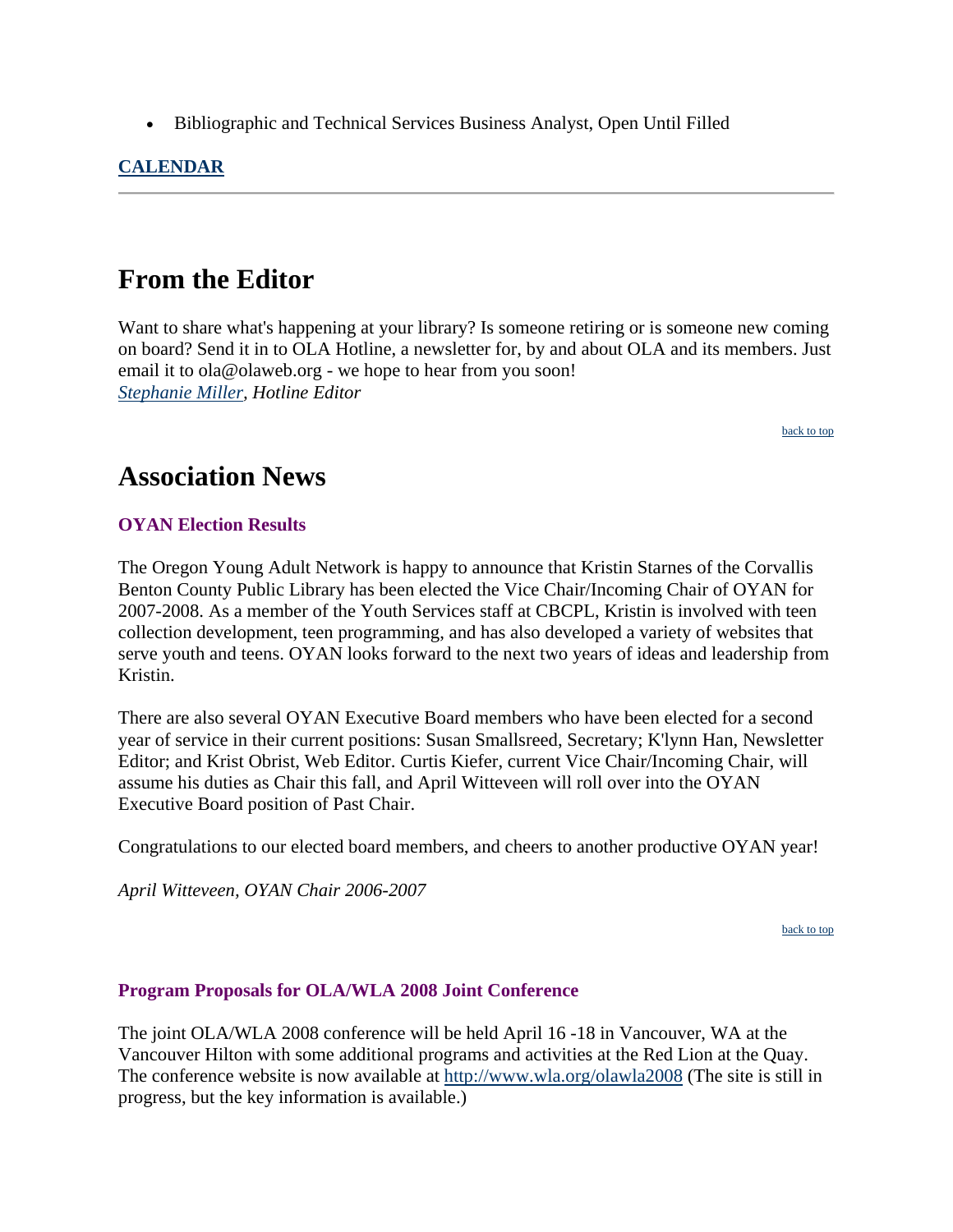<span id="page-2-0"></span>As program co-chair for OLA, I wanted to share some information about the program proposal process for the conference. The program committee will begin accepting proposals immediately. Please refer to the attached Best Practices flyer for information on creating successful program proposals. This flyer also has contact information for all of the groups that can sponsor programs for the joint conference.

Remember that the deadline is earlier than usual for OLA programs: AUGUST 15, 2007.

Please use the web form (<http://www.wla.org/olawla2008/programform.html> ) to submit your proposals. We will acknowledge new proposals within three business days. Final program decisions will be made by the joint conference committee and announced by the end of September.

Please let me know if you have any questions or need any assistance. We're looking forward to a great conference.

*[Robert Hulshof-Schmidt](mailto:robert.hulshof-schmidt@state.or.us), Joint Conference Program Co-Chair, 503.378.5030*

[back to top](#page-0-0)

# **ACRL-OR Election Results**

Congratulations to those who recently garnered offices on the board of the Oregon chapter of ACRL, also known as the Academic Division of OLA.

Garrett Trott (Corban College), Vice-President & President-Elect (the other nominee forfeit the candidacy during the voting period)

Anne-Marie Deitering (Oregon State University) and Bill Kelm (Willamette University), Atlarge members of the board.

Their terms of service begin Sept. 1, 2007. Anne-Marie and Bill will serve two-year terms. Garrett will be VP/Pres-elect for one year, assume the presidency for 2008-09, and serve a year as past president.

Thank you to everyone who ran and to those who voted.

*Janeanne Rockwell-Kincanon, ACRL-OR President, 2006-07*

[back to top](#page-0-0)

# **Gateways 2007: Library Fundamentals and Beyond**

It's time to register for the 13th annual Oregon Library Association Support Staff Division's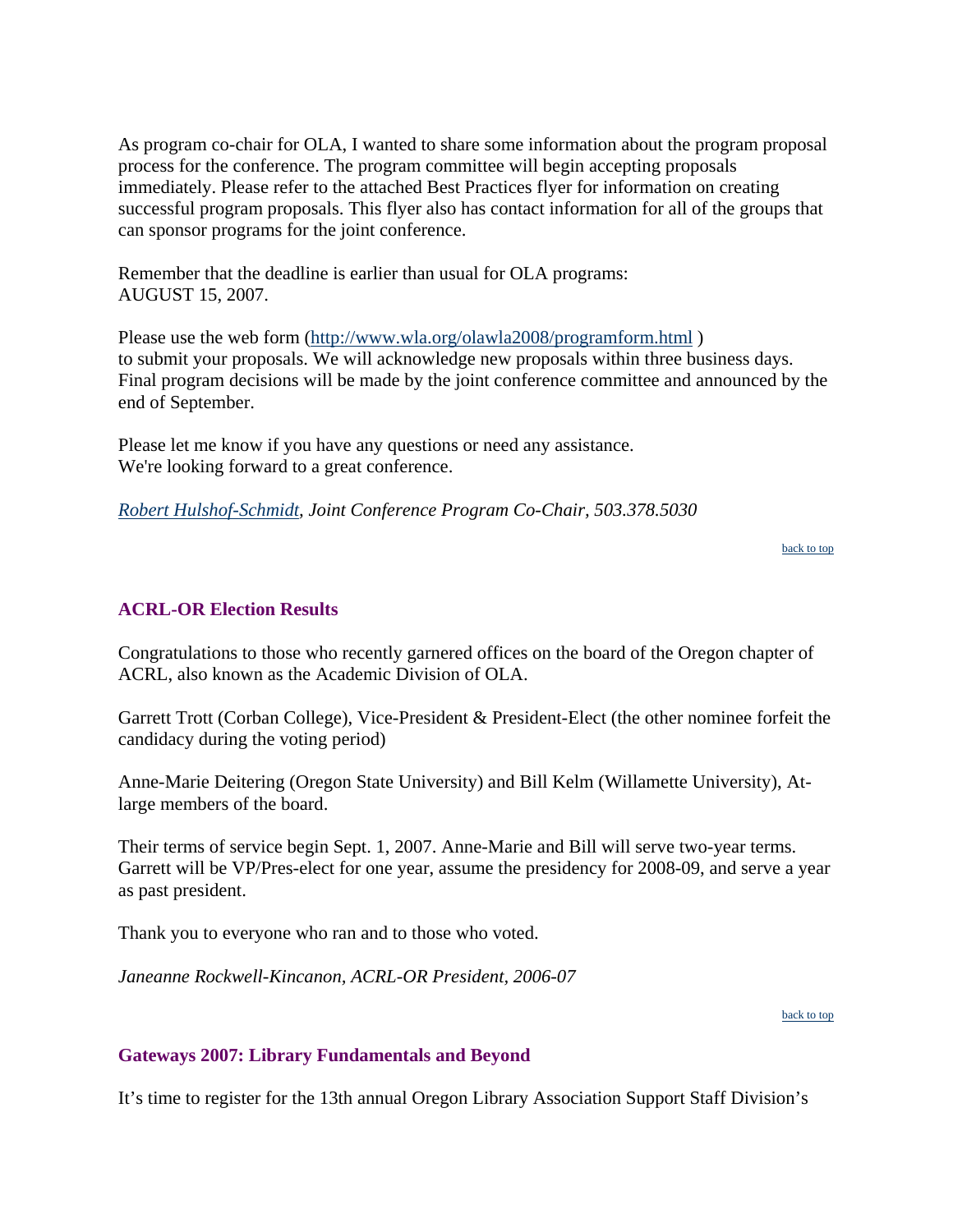<span id="page-3-0"></span>conference. The conference is set for 7:30 a.m. to 4 p.m. Friday, July 20 at the Wilsonville Holiday Inn, 25425 S.W. 95th Ave., Wilsonville, OR, 97070.

Registration forms for "Gateways 2007: Library Fundamentals and Beyond" are now available at:

<https://web.memberclicks.com/mc/quickForm/viewForm.do?orgId=ola&formId=25896&test=1>

The conference registration deadline is July 13, with membership limited to the first 160 registrants.

Registration fees are \$70 for SSD members and \$85 for non-members. OLA/SSD offers three types of scholarships. Newly created this year especially for the conference is the Susan Mincks Scholarship for two attendees, one SSD member and one non-member.

Further details about the scholarships and program sessions are available at [http://library.willamette.edu/ssd/conference/.](http://library.willamette.edu/ssd/conference/)

 How can libraries stay relevant? What do library employees, especially paraprofessionals, need to consider in preparing for the future of libraries? Molly Raphael, director of libraries for Multnomah County, will address these questions in her keynote speech, "The Changing Face of Libraries: Preparing for Tomorrow."

Jeff Havens, a professional comedian, speaker, and author from the Midwest urges people to "Uncrapify Your Life" at the lunchtime mock motivational seminar. His performance is a spoof of the motivational model, a satirical offering providing all the wrong advice in a tongue-incheek fashion.

A limited number of rooms are available at the conference rate of \$89 for singles and \$99 for doubles plus 12 percent room tax. When making reservations, remember to ask for the OLA/SSD conference rate. The deadline for registering at this rate is June 29. Call 503-682- 2211 or 1-800-HOLIDAY, or use the hotel website: <http://www.hiportlandsouth.com/home.htm>

More questions? Contact Conference Chair Suzanne Sager, Portland State University, sagers@pdx.edu

*[Suzanne Sager](mailto:sagers@pdx.edu), SSD Conference Chair*

[back to top](#page-0-0)

# **What can you find at NWCentral [\(www.nwcentral.org\)](http://www.nwcentral.org/)**

Greetings from NWCentral [\(www.nwcentral.org\)](http://www.nwcentral.org/), a regional clearinghouse for continuing education information. Look no further than NWCentral to find great conferences, classes, conference notes, and much more!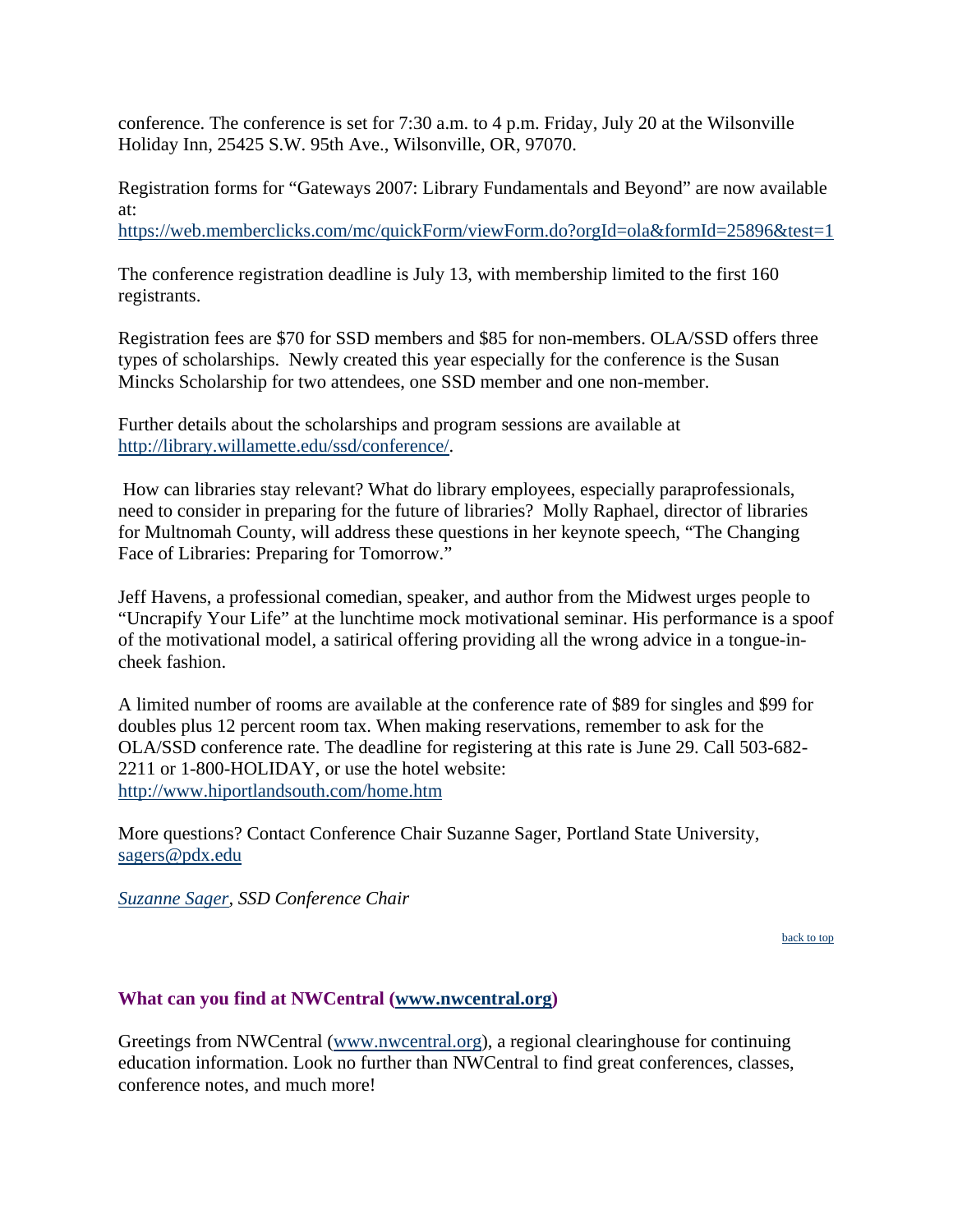<span id="page-4-0"></span>Did you know that NWCentral has added a link for Scholarships and Grants? Yes, it's true! Just use the "Find Resources" navigational tool on the left hand side of the page, click on "By Topic", then scroll down the page to "Scholarships and Grants". The new Susan Mincks Scholarship is listed there as well as others. How cool is that to have a scholarship named after you, btw. (Note to self...I think I want one of those). Now all organizations, conferences, etc. can post their scholarships here. Scholarships lead to more continuing education….get it? Many thanks to Steven Engelfried for this excellent idea!

Did you know that OLA has just added a new Board position that is the liaison to the NWCentral Advisory Group? Is that not a cool way to show its support of NWCentral? And to scratch its own back, OLA also decided that NWCentral will be the continuing education branch of OLA. Did you also know that yours truly (Mo Cole, I admit to it) was appointed as the first occupant of this position? Yes, its true, and I would love to hear from you if you have ideas for NWCentral or for OLA and continuing education.

Did you know NWCentralstands for: Northwest Continuing Education Network of Training Resources for All Libraries?

Now you do!

Use this web site, encourage your friends to use this web site, tell conference chairs, program committee chairs and presenters to use this web site. A web site is only as good as the contributions that people make to it.

Make this a great web site-post your own contribution!

*Mo Cole, OLA Liaison to NWCentral Advisory Group*

[back to top](#page-0-0)

# **Happenings**

**Free Google Tools Webinars**

June 19, July 13 & 27, 2007

The following webinars are free to all Oregon library staff through a paid membership from the Oregon State Library with LSTA funds:

- June 19, 9-10am or 1-2pm PT Google Tools Drive-by Series Part 1: Notebook, Pages, Docs and Spreadsheets
- July 13, 9-10am or 1-2pm PT Google Tools Drive-by Series Part 2: GoogleReader, iGoogle, and Calendar Tools
- July 27, 9-10am or 1-2pm PT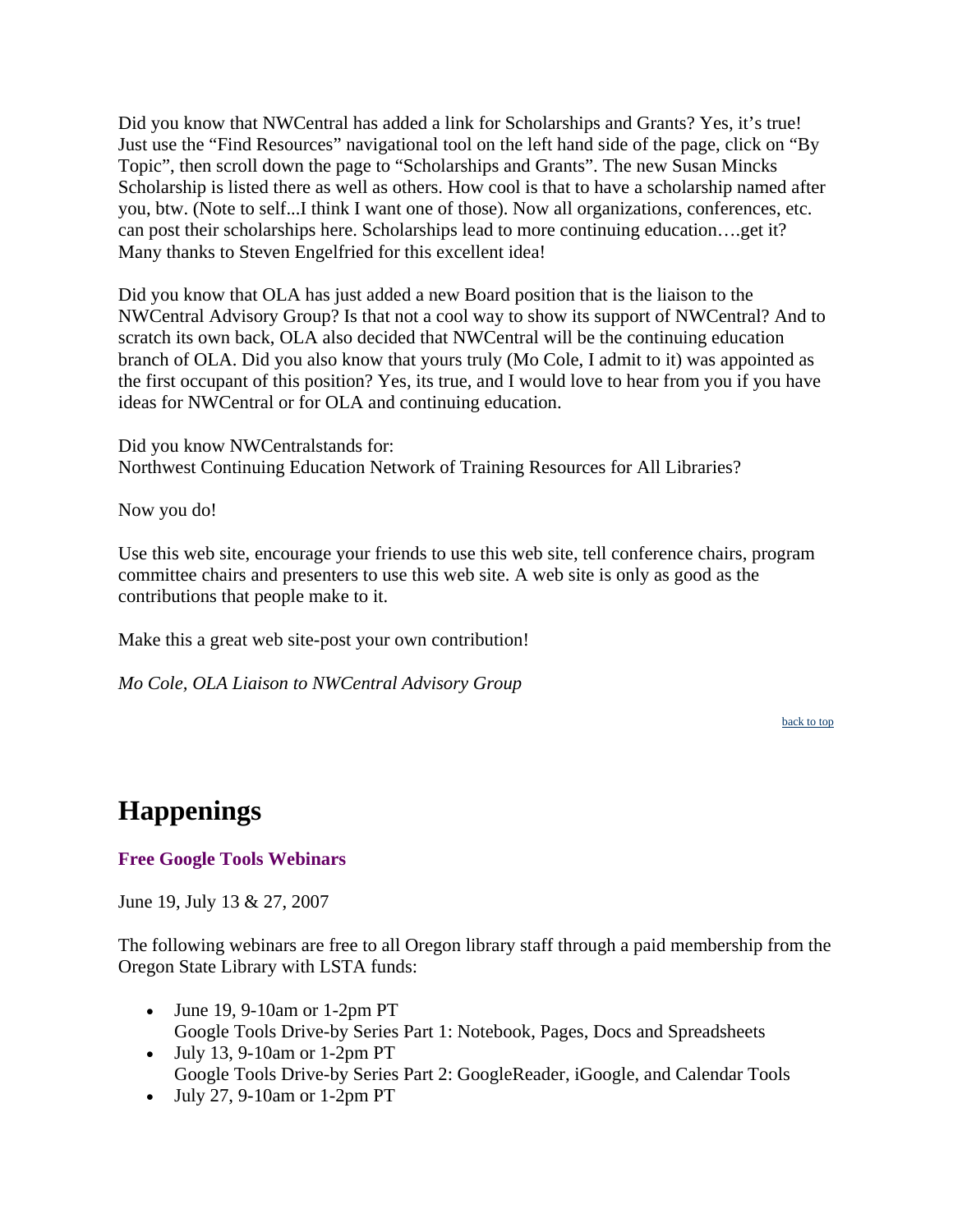Google Tools Drive-by Series Part 3: Google Books and Scholar

<span id="page-5-0"></span>The format for each session usually will be a one hour to one-and-one-half hour segment with a question and answer session to follow. To participate, all that's needed are a computer (minimum of 128 MB of RAM, although 256 MB is recommended); Internet Explorer 5.5 Web browser, Java enabled; speakers; and Internet access of 56k or above. A microphone connected to the computer is optional for the audio, which also is available by a long-distance phone bridge (not a toll-free number).

Register online using BCR's Workshop Registration Form. Please indicate in the Comments box at the bottom of the Registration Form whether you are attending a morning or afternoon session.

Don't forget! Free Friday Forum sessions are recorded and archived after the class has been completed. Visit the FFF Archive for a list of available sessions. For additional information or questions, please visit:<http://www.bcr.org/training/online/fff/index.html>or contact [Regan](mailto:rharper@bcr.org)  **[Harper](mailto:rharper@bcr.org)** 

[back to top](#page-0-0)

# **OCLC Western Digital Forum**

August 9-10, 2007

The third annual OCLC Western Digital Forum will be held in San Diego on August 9-10, 2007, at the Hacienda Hotel in Old Town. This year's theme is Maximizing Metadata, Data Curation and Applications.

The forum will continue the discussion of issues relating to metadata, data curation and automating applications for digital collections. It will highlight national projects of significance and feature experts from the library and cultural heritage communities.

Among the speakers are Murtha Baca, Head of the Getty Standards Program, Dr. Marcia Lei Zeng, Professor, Kent State University, and Ricky Erway, Program Officer, OCLC Programs and Research. Presentations will analyze existing major projects and examine issues such as long-term management of data, care and handling of digital collections, metadata, copyright, and aspects of digital rights management. It will also cultivate collaborative solutions and explore funding options.

Please join your colleagues at this dynamic educational event Forum registration: www.oclc.org/western/digitalforum/default.htm Registration deadline is Friday, August 3, 2007 Accommodations: Hacienda Hotel Old Town Call the hotel directly to request Forum rates Tel. 1-619-298-4707

For more information: